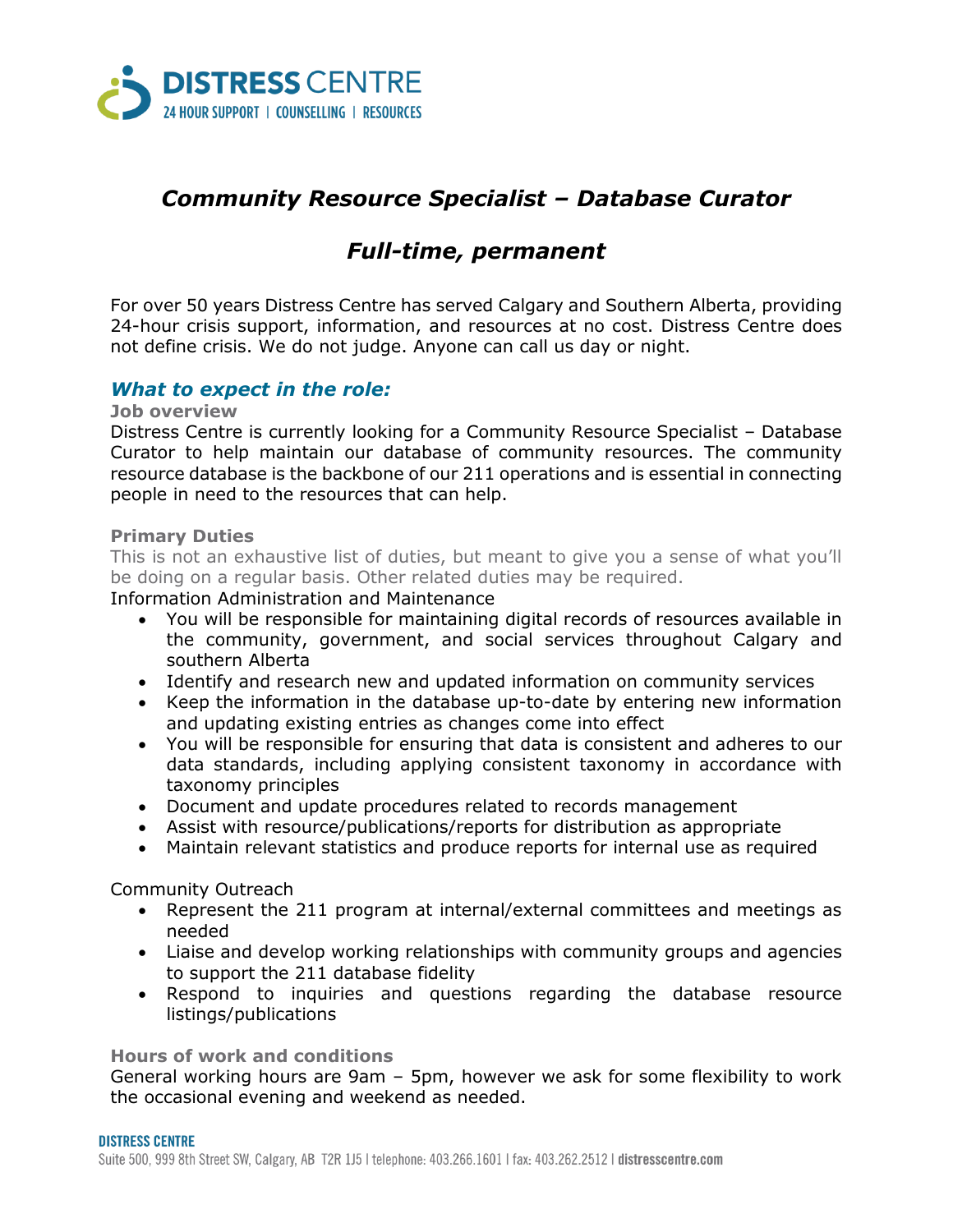

The Community Resource Specialist will be required to work on a scheduled rotation to support the 211 contact centre.

Staff are currently transitioning back to the office. It is expected you will work from the office during your first 3 months, with the option to move to a hybrid model once training is complete. A computer with virus protection is required to be eligible for remote work.

### *What you bring to the role:*

**Qualifications/Experience**

- Related post-secondary Diploma in a Human services or social science field (such as Social Work, Psychology, etc.)
- Minimum of 1 year of experience in a data entry/administrative support role that includes proof reading materials, editing documents, and records management.
- Knowledge of database principles is an asset
- Successful attainment and maintenance of the AIRS Certified Resource Specialist – Database Curator certification or willingness to obtain the designation
- Experience in the use of information and referral systems including taxonomy preferred
- Gender-Based Analysis+ and Brain Story Certifications are an asset

**Skills/Abilities:**

- Strong interpersonal, verbal, and written communication skills
- Ability to proof read materials in different formats and utilize editing skills to make information clear and concise
- Ability to work independently, set priorities and meet deadlines in a stressful environment
- Organizational and problem solving skills with a keen attention to detail, a high degree of accuracy, and excellent time management skills
- Ability to maintain effective, cooperative working relationships with other staff and volunteers
- Ability to liaise effectively with community agencies and maintain good relationships
- Ability to research, assimilate, organize, analyze and summarize information
- Ability to effectively use Microsoft Office and other program software

**Core Competencies:**

 **Client/Service Centred Work** – you make clients the ultimate focus of our agency, team, and individual choices and actions.